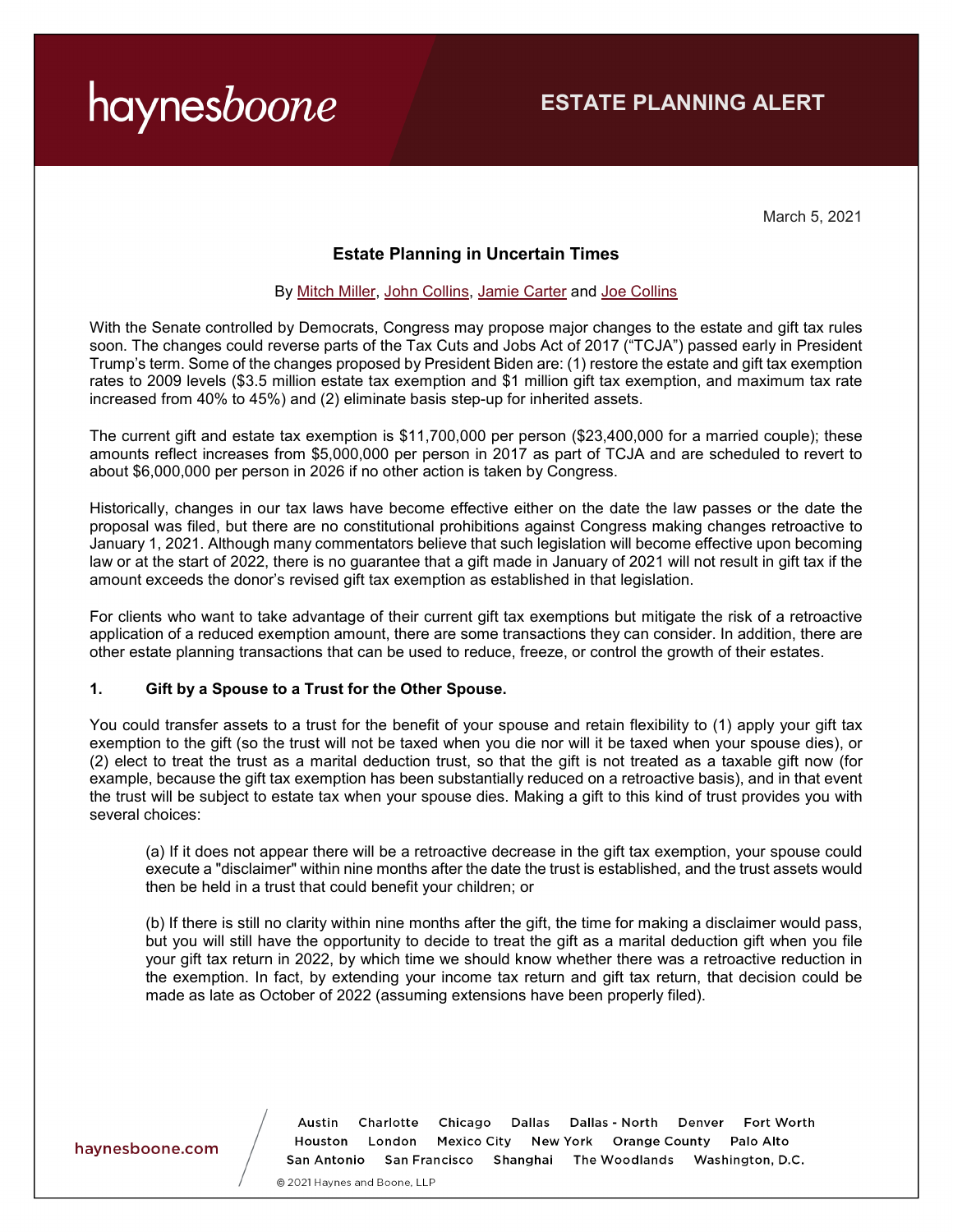# haynesboone

#### 2. **Riskier Planning; Formula Gift Tied to Exemption**.

If you think Congress will not be able to be to pass any significant tax reform legislation that will be effective January 1, 2021, you may want to take advantage of the current exemption amount of \$11,700,000 per person, by making gifts now. Since there is still a risk of retroactive application of the exemption reduction, such a gift should be a "formula" gift, which states that you are making a gift (to children, to a trust for family members, etc.) of an amount up to the maximum gift tax exemption you have available on the date of the gift, including any legislative changes with retroactive effect. If legislation passes that reduces the exemption retroactively, the amount in excess of the new exemption amount could pass to a charity (including donor-advised fund), or to a marital deduction trust for your spouse, or to a grantor retained annuity trust.

To maximize the value of your gift exemption, you could make gifts of business interests or other assets with the potential for appreciation to a trust for children and grandchildren for which you would pay all income taxes of its income (a "grantor" trust). If you want to retain a right to access trust assets in the event of an emergency in the future, you could consider making such a gift to a Spousal Lifetime Access Trust ("SLAT"), which benefits your spouse and descendants.

#### **3. Annual Gifting**.

The annual gift tax exclusion of \$15,000 per donee is unlikely to change.

#### **4. Loans**.

Considering the current low-interest rate environment, a loan to family members or trusts can effectively "freeze" the value of part of your estate. The minimum interest rate ("AFR") for short-term loans in March is 0.11% (up to 3 years), the mid-term AFR is 0.62% (between 3 and 9 years), and the long-term AFR is 1.62% (greater than 9 years).

a. **Intra-Family Loan**. If your liquidity permits, you may consider making a low-interest loan to your children, to a trust for your children, or to a business owned by your children. The children will have all of the risk and reward on the investment of the funds, with a very low annual interest payment.

b. **Loans or Sales to Grantor Trust**. In brief, a "grantor trust" is a trust in which you (the grantor) have retained certain powers which cause you to be treated as the "owner" of the trust property for income tax purposes, and, therefore, responsible for the taxes associated with the property owned by the trust. These trusts may be used to purchase other assets (which have appreciation potential) from you in exchange for a note at the preferred AFR. Because the trust is treated as if it is owned by you, the sale will be ignored for income tax purposes, as will the interest payments; for purposes of the gift tax, however, if you sell the property to the trust for its full fair market value, you will not be treated as having made a gift. As you are taxed on income or gain on the assets owned by the trust, your estate is reduced, while effectively making a tax-free gift to the trust beneficiaries.

### 5. **GRAT**.

A variant of the sale to a trust is the grantor retained annuity trust ("GRAT"). The GRAT works well in a low-interest rate environment because a GRAT is successful if its assets appreciate at a rate that exceeds the discount rate applied in determining the present value of the annuity (currently that rate is .80%). GRATs can be effective at